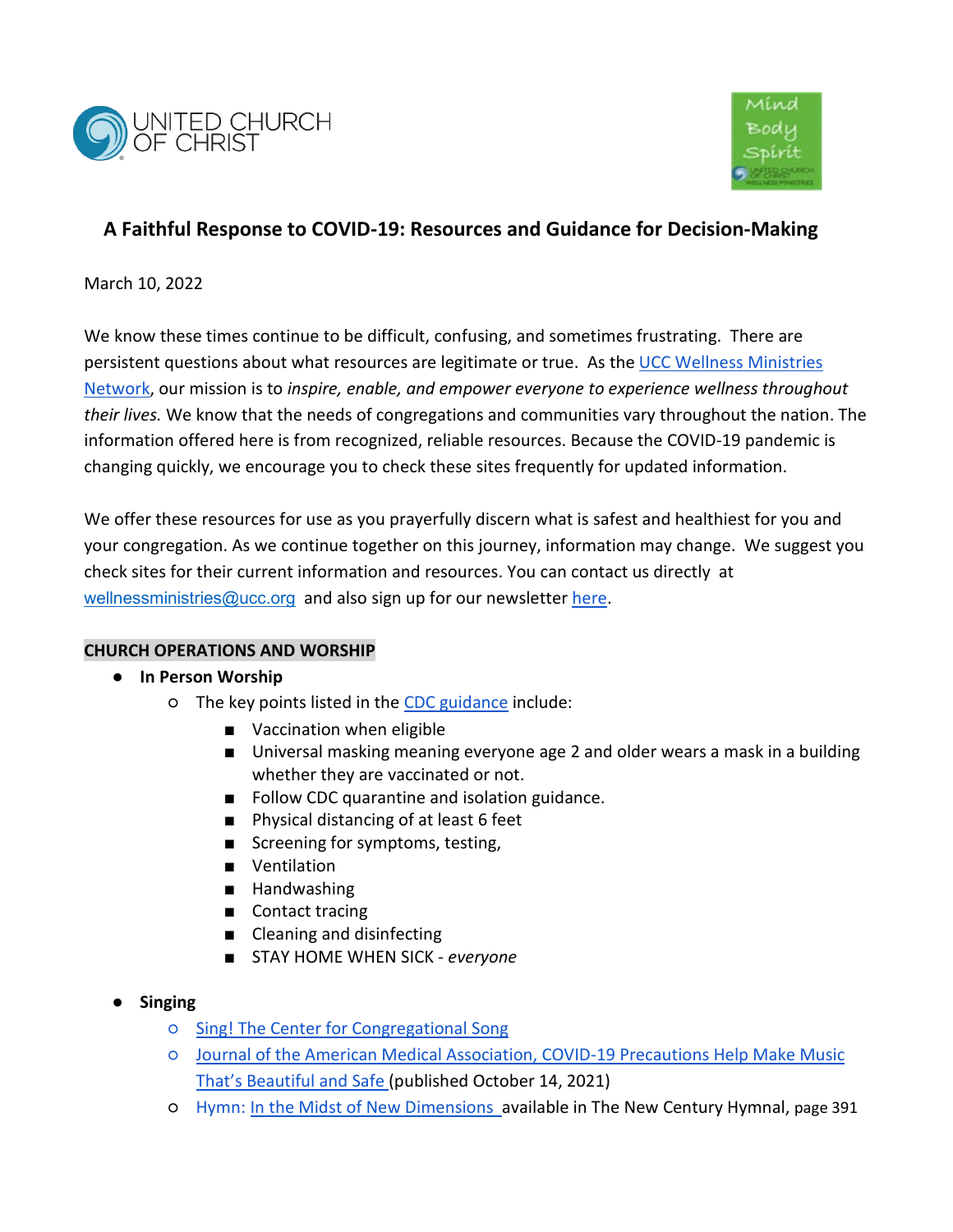- **Sermons and Prayers:** There are sermons and prayers on the internet. Use search words: COVID, COVID Sermons, COVID Prayers, COVID Hymns
- **Childcare/Sunday School**
	- Look to your school district or the state department of education for guidance
	- [CDC Guidance for COVID-19 Prevention in K-](https://www.cdc.gov/coronavirus/2019-ncov/community/schools-childcare/k-12-guidance.html) 12 Schools. Updated Jan. 13, 2022

## ● **Vaccine Requirements**

- Can we require staff to have a vaccine, or can churches require a vaccine for entry?
	- <https://www.ucc.org/can-churches-require-covid-19-vaccinations>by Heather Kimmel
	- The Insurance board provides this [Frequently Asked Question document.](https://www.insuranceboard.org/wp-content/uploads/2021/03/ALL-PHASES-COVID-19-Liability-FAQ-Insurance-Board21.pdf)
- **What to do if someone tests positive**
	- When Someone in Worship Tests Positive for COVID-19: [https://www.sneucc.org/blogdetail/when-someone-in-worship-tests-positive-for-covid-](https://www.sneucc.org/blogdetail/when-someone-in-worship-tests-positive-for-covid-19-15803642)[19-15803642](https://www.sneucc.org/blogdetail/when-someone-in-worship-tests-positive-for-covid-19-15803642)
- **Mental Health Resources**
	- **United Church of Christ (UCC)**
		- [Recovering Hope Mental Health Resources](https://www.ucc.org/what-we-do/wider-church-ministries/global-hope/recovering-hope/recovering_hope_mental_health_resources/)
		- [Resources for Mental Health and Wellness](https://www.ucc.org/worship-way/hwa_covid_resources_for_mental_health_and_wellness/)
		- [UCC Mental Health Network](http://www.mhn-ucc.org/)
		- [UCC Harm Reduction & Overdose Prevention](https://www.ucc.org/what-we-do/justice-local-church-ministries/justice/health-and-wholeness-advocacy-ministries/overdose_and_drug_use_ministries/)
	- **Suicide Prevention and Mental Health Crisis Resources**
		- [National Suicide Prevention Lifeline:](https://suicidepreventionlifeline.org/) 1-800-273-TALK (8255)
		- Substance Abuse and Mental Health Services Administration (SAMHSA) National [Helpline:](https://www.samhsa.gov/find-help/national-helpline) 1-800-662 HELP (4357)
		- [SAMHSA Disaster Distress Helpline:](https://www.samhsa.gov/find-help/disaster-distress-helpline) 1-800-985-5990
		- [Mental Health Crisis Intervention Services/ Mobile Crisis CT:](https://portal.ct.gov/DMHAS/CMHC/Services/CMHC-Mobile-Crisis-Intervention-and-Evaluation) 211
		- [Suicide Prevention Resource Center: COVID-19](https://www.sprc.org/covid19)
		- National Alliance on Mental Health [NAMI: Navigating a Mental Health Crisis](https://www.nami.org/Support-Education/Publications-Reports/Guides/Navigating-a-Mental-Health-Crisis)
- [Alcoholics Anonymous](https://www.aa.org/) an[d Al-Anon](https://al-anon.org/) for friends and family of alcoholics
- **[Domestic Violence Hotline](https://www.thehotline.org/)**
- [UCC Disaster Ministries](https://www.ucc.org/what-we-do/wider-church-ministries/global-hope/disaster/)

## **INFORMATION TO SHARE WITH CONGREGANTS**

- **Testing**
	- **Order four free test kits per household online at:**
		- <https://www.covidtests.gov/>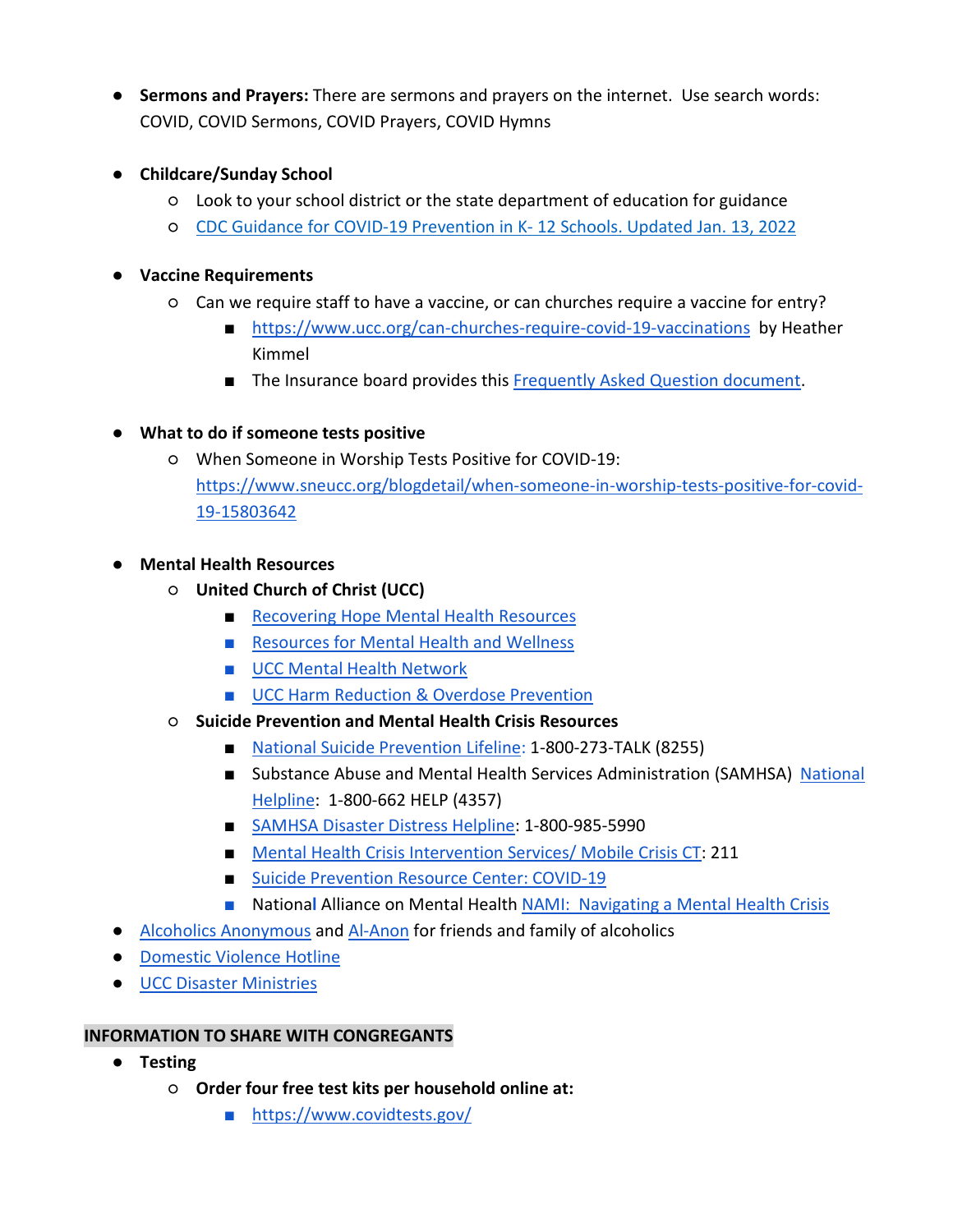- <https://special.usps.com/testkits>
- [1-800-232-0233](tel:1-800-232-0233)
- **Quarantine and Isolation** Updated Jan. 27, 2022. There is a [simple chart](https://www.cdc.gov/coronavirus/2019-ncov/your-health/quarantine-isolation.html) to follow to advise when to quarantine and when to isolate. Quarantine if you have been exposed to someone with COVID-19. Stay away from others. If you are:
	- **Not fully vaccinated:** stay home for 5 full days and wear a mask if you are around others in your home. Get tested at least 5 days after the close contact. Continue to watch for symptoms for at least 10 days after the date of exposure. Wear a mask around others at home and in public for 10 full days. If you develop symptoms, then isolate and get tested. Wear a mask around others and stay home until you get the results.
	- **Fully Vaccinated** or tested positive for COVID-19 within the last 90 days then you do not have to stay home if you do not have symptoms. Get tested 5 days after the close contact. Monitor for symptoms and wear a well fitted mask for 10 days when around others at home or in public. If symptoms develop, isolate, and get tested, avoid travel and keep away from people who are at high risk of illness.
	- **Isolate** if you are sick or test positive for COVID-19 even if you do not have symptoms.

## ● **Vaccines**

- The Center for Disease Control (CDC) recommends everyone ages 5 years and older get a COVID-19 vaccine **t**o help protect against COVID-19. The [Pfizer-BioNTech](ttps://www.cdc.gov/coronavirus/2019-ncov/vaccines/recommendations/children-teens.html) vaccine is the one recommended for children ages 5-11 and teens ages 11-17.
- [Vaccination Record and Vaccination Card information](https://www.cdc.gov/coronavirus/2019-ncov/vaccines/vaccination-card.html)

## ● **Vaccine Boosters**

- CDC [Get your booster shot:](https://www.cdc.gov/coronavirus/2019-ncov/vaccines/booster-shot.html) Updated January 7, 2022. Bring your COVID-19 vaccine card with you.
- **Pfizer** everyone over 18 years of age can get a booster if it has been 5 months since the second dose of Pfizer. You can choose Pfizer or Moderna if over age 18, ages 12-17 get the Pfizer booster shot.
- **Moderna -** Adults 18 and older are eligible for a booster dose 5 months after completing the second dose. You may choose Pfizer or Moderna.
- **Johnson & Johnson's Janssen –** Adults 18 and older are eligible for a booster dose at least 2 months after the first dose. Pfizer or Moderna are recommended.

## ● **Masking Updates**

- [CDC Omicron Variant: What you Need to Know](https://www.cdc.gov/coronavirus/2019-ncov/variants/omicron-variant.html)
- CDC Recent changes (January 28, 2022) in [Mask recommendations](https://www.cdc.gov/coronavirus/2019-ncov/prevent-getting-sick/types-of-masks.html)
- "CDC continues to recommend wearing a mask in public indoor settings in areas of substantial or high [community transmission,](https://covid.cdc.gov/covid-data-tracker/#county-view) regardless of vaccination status."

### **NATIONAL RESOURCES**

- **Occupational and Health Administration** [OSHA](https://www.osha.gov/coronavirus)
- **Centers for Disease Control** [CDC](http://cdc.gov/coronavirus/2019)